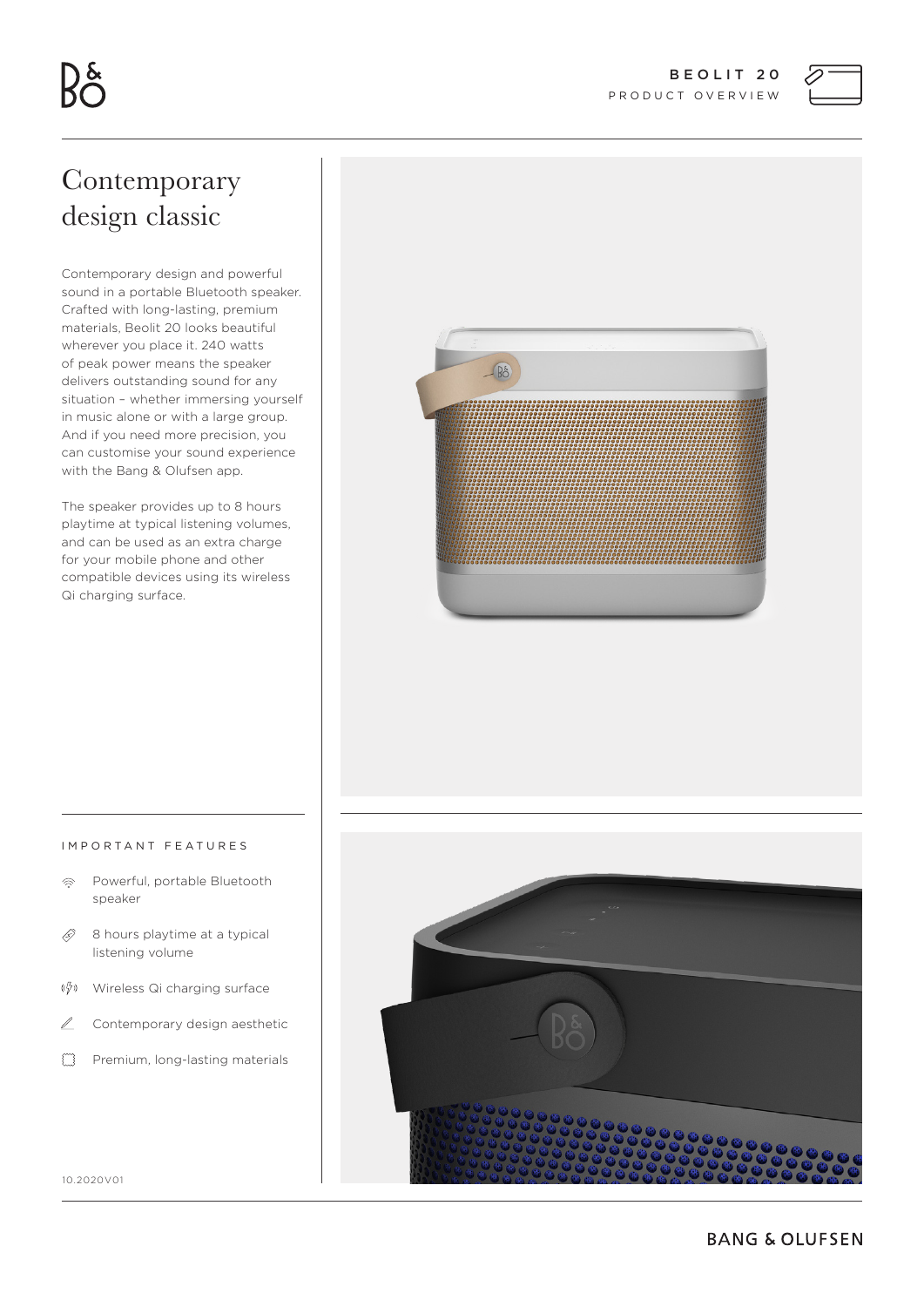BEOLIT 20 SPECIFICATIONS



| <b>BASIC</b>         | Dimensions (mm)<br>135 W x 230 H x 189 D                                                     | <b>Recommended Room Size</b><br>10-50 m <sup>2</sup> / 100-500 ft <sup>2</sup> room       |
|----------------------|----------------------------------------------------------------------------------------------|-------------------------------------------------------------------------------------------|
|                      | Weight<br>2.7 kg                                                                             | <b>Ideal For</b><br>Larger social gatherings outdoors<br>and larger rooms around the home |
| <b>TECHNICAL</b>     | <b>Speaker Configuration</b>                                                                 | <b>Customisable Sound EQ</b>                                                              |
|                      | 1 x 5.5" Long-stroke wideband woofer<br>3 x 1.5" Full range<br>2 x 4" Passive bass radiators | Yes, five presets available and fully<br>customisable                                     |
|                      |                                                                                              | <b>LED Indicators</b>                                                                     |
|                      | Amplifier                                                                                    | Product LED                                                                               |
|                      | 2 x 35W Class D for woofer<br>and tweeter                                                    | Battery LED                                                                               |
|                      |                                                                                              | <b>Battery Playtime</b>                                                                   |
|                      | <b>Sound Direction</b><br>360 degrees                                                        | 8 hours (typical listening volume)                                                        |
|                      |                                                                                              | <b>Battery Size</b>                                                                       |
|                      | <b>Frequency Range</b><br>37-20.000 Hz                                                       | 3,200mAh                                                                                  |
|                      |                                                                                              | <b>Power Consumption</b>                                                                  |
|                      | Maximum Loudness @ 1M (SPL)<br>93 dB                                                         | Typical: 30W, Standby: 0.5W                                                               |
|                      |                                                                                              | Power Supply                                                                              |
|                      | Bass Capability @ 1M (SPL)                                                                   | 15V DC / 3A via USB-C                                                                     |
|                      | 77 dB                                                                                        | Connector Charger                                                                         |
|                      | <b>Wireless Codec</b>                                                                        | <b>Charging Time</b>                                                                      |
|                      | SBC, ACC                                                                                     | 3 hours at 15V - 3A charging                                                              |
|                      | <b>Stereo Pairing</b>                                                                        | Charge out                                                                                |
|                      | Yes, Between Beolit 17s and 20s                                                              | Wireless Qi charging up to 5W                                                             |
| CONNECTIVITY         | <b>Bluetooth Version</b>                                                                     | USB Inputs / Outputs                                                                      |
|                      | 4.2                                                                                          | USB-C for charging<br>3.5 mm Mini-Jack                                                    |
| YOU MIGHT WANNA KNOW | Designer                                                                                     | <b>Buttons</b>                                                                            |
|                      | Cecilie Manz                                                                                 | Power<br>Bluetooth connect                                                                |
|                      | <b>Materials</b>                                                                             | Play / Pause                                                                              |
|                      | Anodised aluminium<br>Leather                                                                | Volume Up / Volume Down                                                                   |
|                      | Plastic                                                                                      | In The Box                                                                                |
|                      |                                                                                              | Beolit 20                                                                                 |

Quick user guide USB-C to USB-C cable Plug adapters (EU, UK, US)

10.2020V01

**BANG & OLUFSEN**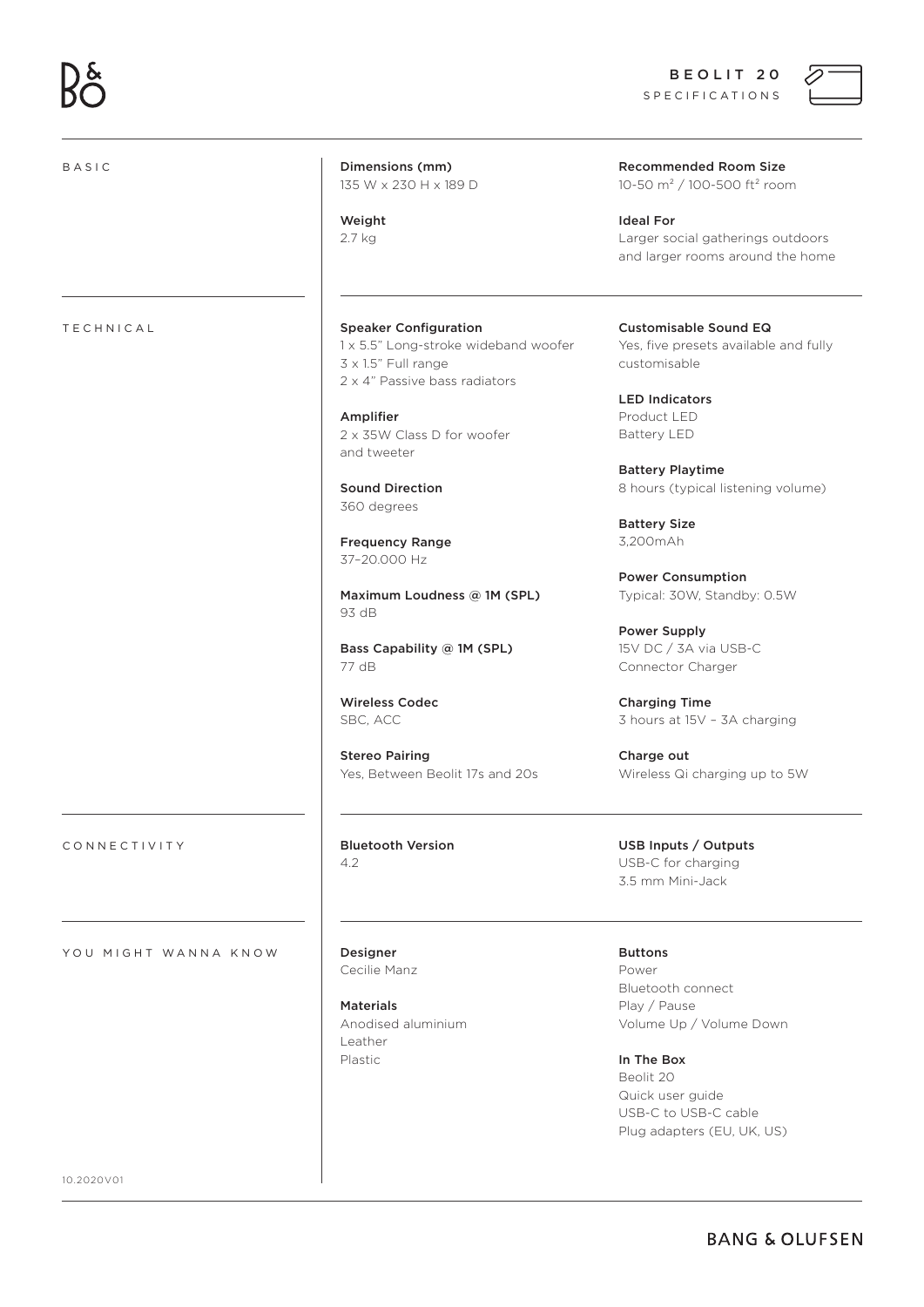

# **Standard Colours**

BLACK ANTHRACITE

GREY MIST





10.2020V01